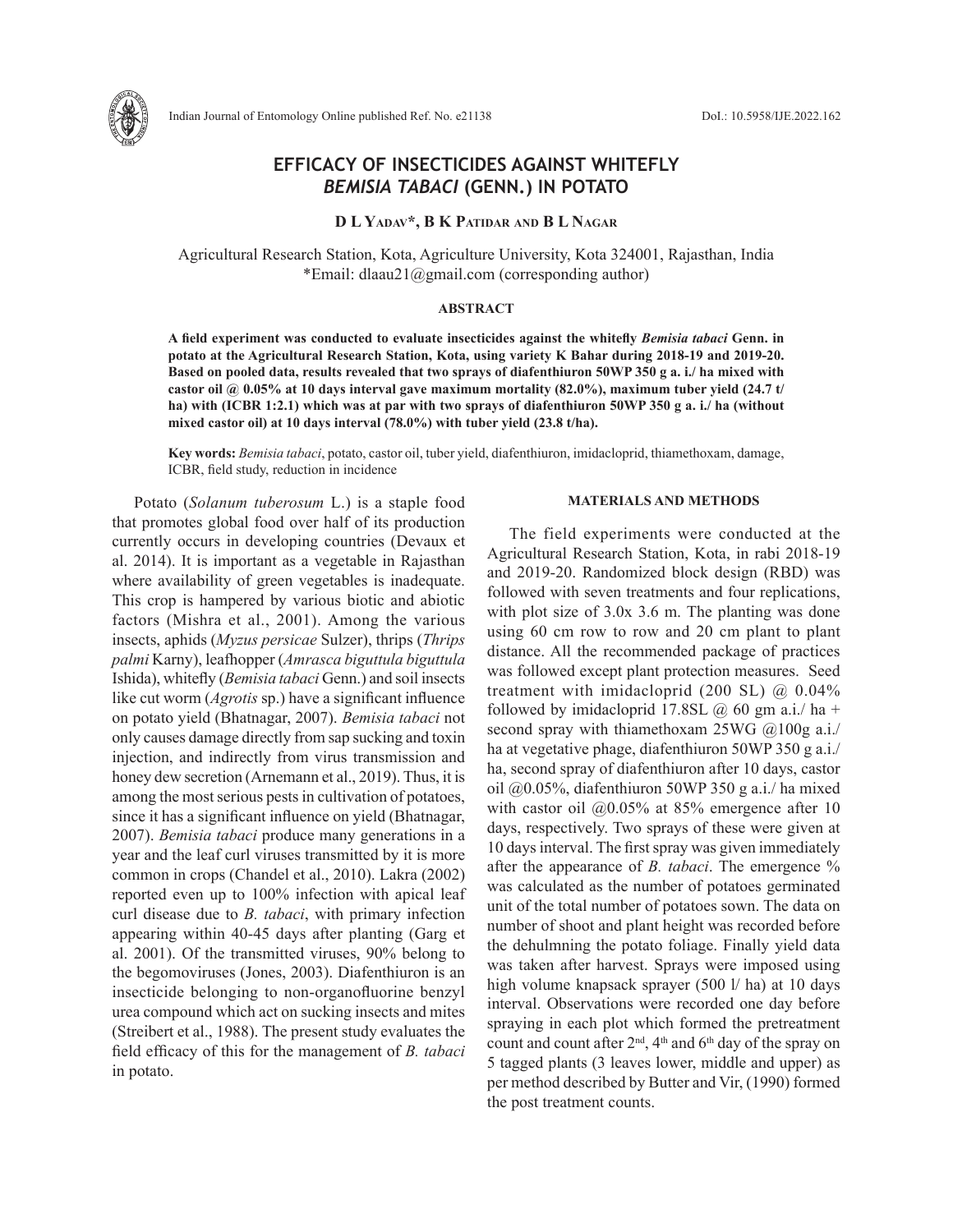2 Indian Journal of Entomology Online published Ref. No. e21138 Research Communication

### **RESULTS AND DISCUSSION**

The results reveal that the pretreatment counts of *B. tabaci* population varied between 14.6 to 17.1 with the least (14.6) being with seed treatment of imidacloprid  $(200 \text{ SL}) \omega$  0.04%; after first spray maximum mortality 90.53% with foliar spray of diafenthiuron 50WP 350 g a.i./ ha mixed with castor oil  $(20.05\%$  and it was on par with the one without castor oil (Table 1). However, foliar sprays of imidacloprid 17.8 SL  $\omega$  60 gm a.i./ ha-<sup>1</sup> + second spray with thiamethoxam  $25WG @ 100g$ a.i./ha<sup>-1</sup> imidacloprid  $\omega$  60 gm a.i./ha<sup>-1</sup> (72.93) were effective at 85% emergence. Same trend was noticed in the second season also, and with second spray. After second spray, maximum mortality 88.75% was in diafenthiuron 50WP 350 g a.i./ ha mixed with castor oil @0.05% and it was on par with of diafenthiuron 50WP 350 g a.i./ ha (86.40%) and imidacloprid  $\omega$  60 gm a.i./ ha (76.45%). Pooled data revealed that diafenthiuron 50WP 350 g a.i./ ha mixed with castor oil  $@0.05\%$ and without castor oil showed maximum efficacy (82.0 and 78.0%, respectively). This was followed by

foliar sprays of imidacloprid 17.8 SL  $(a)$  60 gm a.i./ ha + second spray with thiamethoxam  $25WG$  @100g a.i./ ha imidacloprid  $\omega$  60 gm a.i./ ha (64.4%) at 85% emergence after second spray. Two season pooled data revealed that maximum tuber yield was obtained with two foliar sprays of diafenthiuron 50WP 350 g a.i./ha at 85% emergence mixed with castor oil @ 0.05% (24.7 t/ ha) and it was at par with without mixer of castor oil by diafenthiuron 50WP 350 g a.i./ha at 85% emergence (23.8 t/ ha) (Table 1).

Maximum benefit-cost ratio i.e. 1: 2.1 was observed with two foliar sprays of diafenthiuron 50WP 350 g a.i./ ha at 85% emergence mixed with castor oil  $\omega$  0.05% followed by two sprays of diafenthiuron 50WP 350 g a.i./ ha at 85% emergence (1:2.04) (Table 1). similar results were obtained by Hugar et al. (2020) with more cost benefit in diafenthiuron 30% + pyriproxyfen 8% SE at 1000 ml/ ha (1:2.03). Praveen et al. (2019) found that diafenthiuron 50%WP  $\omega$  1 g/ 1 and triazophos 40 % EC  $@$  2 ml/ l were found effective against whitefly in sunflower.

| <b>Nos</b><br>Treatments<br>before                                                                                                                                       |              | % Mortality after<br>$Ist$ spray |              | % Mortality after<br>$IInd$ spray |              | Pooled          |                   | Total<br>yield   | <b>ICBR</b> |
|--------------------------------------------------------------------------------------------------------------------------------------------------------------------------|--------------|----------------------------------|--------------|-----------------------------------|--------------|-----------------|-------------------|------------------|-------------|
|                                                                                                                                                                          | spray        | 2018-19                          | 2019-20      | 2018-19                           | 2019-20      | I <sup>st</sup> | $\Pi^{\text{nd}}$ | (t/ha)<br>Pooled |             |
|                                                                                                                                                                          |              |                                  |              |                                   |              | spray           | spray             |                  |             |
| $T_i$ : Control (no pesticide)                                                                                                                                           | 17.1         | 0.00                             | 0.00         | 0.00                              | 0.00         | 0.0             | 0.0               | 17.8             |             |
| $T2$ : Seed treatment with<br>imidacloprid (200 SL) @ 0.04%<br>followed by foliar sprays of                                                                              | 14.6         | 72.93                            | 57.69        | 76.45                             | 52.41        | 65.3            | 64.4              | 21.5             |             |
| imidacloprid @60 gm a.i./ha at<br>85% emergence+ second spray with<br>thiamethoxam $25WG$ @ 100g a.i./ha                                                                 |              |                                  |              |                                   |              |                 |                   |                  | 1:1.65      |
| $T3$ : Foliar spray of diafenthiuron<br>50WP 350 g a.i. at 85% emergence                                                                                                 | 16.3         | 84.98                            | 57.46        | 44.23                             | 20.08        | 71.2            | 32.2              | 21.3             | 1:1.87      |
| $T_{4}$ : Foliar spray of diafenthiuron<br>50WP 350 g a.i. at 85% emergence<br>followed by second spray of<br>diafenthiuron after 10 days                                | 16.9         | 85.85                            | 57.93        | 86.40                             | 69.51        | 71.9            | 78.0              | 23.8             | 1:1.88      |
| $T_s$ : Foliar spray of castor oil<br>$@0.05\%$ at 85% emergence                                                                                                         | 15.9         | 9.20                             | 13.09        | 1.78                              | 0.00         | 11.1            | 0.9               | 17.9             | 1:2.04      |
| $T_c$ : Foliar spray of diafenthiuron<br>50WP 350 g a.i. at 85% emergence<br>mixed with castor oil @0.05%                                                                | 16.8         | 90.08                            | 58.31        | 50.65                             | 23.76        | 74.2            | 37.2              | 21.6             | 1:1.65      |
| $T_{\tau}$ : Foliar spray of diafenthiuron<br>50WP 350 g a.i. at 85% emergence<br>mixed with castor oil $@0.05\%$ by<br>second spray with diafenthiuron<br>after 10 days | 16.6         | 90.53                            | 58.58        | 88.75                             | 75.33        | 74.6            | 82.0              | 24.7             | 1:1.89      |
| $S. Em. \pm$<br>$CD (p=0.05)$                                                                                                                                            | 0.45<br>1.31 | 3.27<br>9.77                     | 1.03<br>3.10 | 6.80<br>20.35                     | 2.57<br>7.68 | 2.47<br>5.18    | 5.74<br>12.04     | 0.88<br>1.85     | 1:2.10      |
|                                                                                                                                                                          |              |                                  |              |                                   |              |                 |                   |                  |             |

Table 1. Efficacy of insecticides against *B. tabaci* in potato (2018-19, 2019-20)